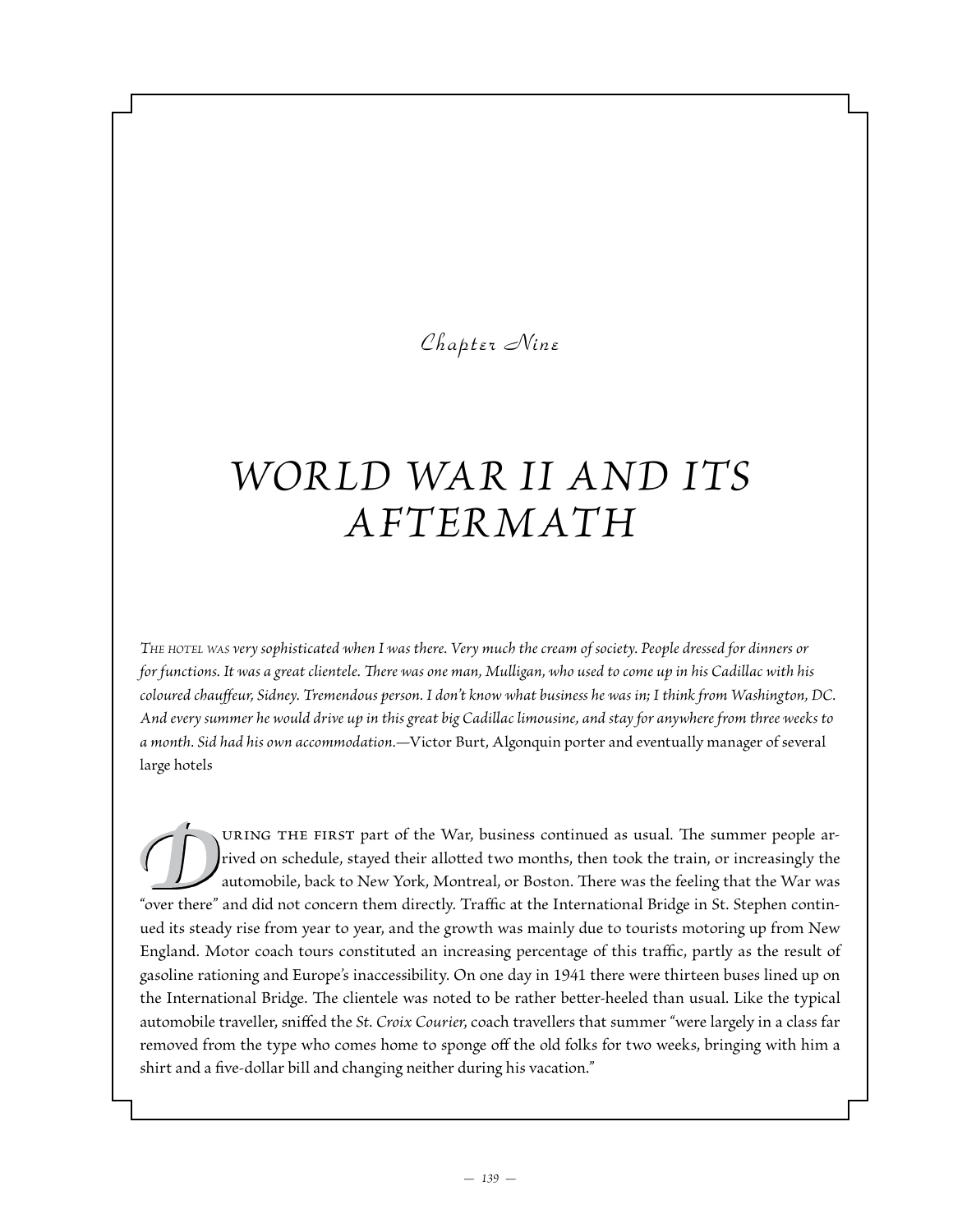### *THE ALGONQUIN*

The Algonquin hosted several distinguished visitors during World War II. Bellman Gerald Mitchell was introduced to Queen Wilhelmina of Holland one evening. He thought she was a very nice woman, though she could not speak English very well. This visit probably occurred in the summer of 1942, when she visited Canada and later addressed a joint session of the United States Congress. Her daughter Juliana had been living in Ottawa for several years already, and had given birth to her daughter Margriet in a wing of the Ottawa Civic Hospital, declared Dutch territory for the occasion. Wilhelmina must have stopped in St. Andrews either on her way to Ottawa or to Washington from London, where she was living in exile during the War, and the visit may have been kept secret. The local papers make no mention of it beyond an intriguing reference in the *St. Croix Courier* by columnist and former St. Andrews Mayor Frederick Worrell, to having met an expatriate Dutch man and French woman at the hotel in late August.

A surprise visit by Winston Churchill also took place in 1942. "As bellboys," recalls Mitchell, "we had an inside tip on who was coming and not coming, so we'd be on the lookout when they came in so they would get the proper service. So this fellow came and says, 'Guess who's coming?' I said, 'I don't know; who's coming?' 'Winston Churchill!' 'You gotta be kidding; can't be.' Well, Churchill was over here at the time, on this side of the Atlantic, but he wasn't anywhere near St. Andrews. But we didn't know the difference; thought it must be one of those funny, off-the-cuff visits. So we waited and pretty soon this old, rambling car you'd swear was going to fall apart pulls up, and this artist steps out, dirty shorts on, dirty shirt, and says, 'I got a reservation in here for the night.' 'Under what name sir?' 'My name's Winston Churchill.' He was an artist from the States."

THE ALGONQUIN MAY have appeared to be sailing along at its usual carefree pace but appearances were deceiving. Money was a problem. In the fall of 1941 the hotel applied for a renewal of its customary ten-year fixed property valuation, citing a six-figure debt and asking for no increase. Local businessmen were not supportive of what they felt was a perpetual money loser and one which did not honour its old verbal agreement to buy and hire locally whenever possible. In a column former Mayor Worrell acknowledged a certain truth in these grievances, but thought they were somewhat exaggerated, so opposed the increase. He noted instances of local stores having received substantial orders from the Algonquin, and of the hotel having hired locally both worthy individuals and a certain type of person "who finds it difficult to get employment anywhere." He suggested that it was doubtful that the Algonquin was ever a paying proposition, but that if the hotel were in debt by six figures, the town itself had probably profited by an equal amount precisely because of its presence.

#### **Shiretown Items**

#### **Makes a Good Story**

*T* HE ALGONQUIN IS doing a<br>better business this year t<br>date than has been done in any *better business this year to date than has been done in any season for several years, and it is expected the house will be practically filled to capacity for the rest of the season. The help, however, who depend mostly on tips, are not doing so well as they would wish. I heard an older member of the staff, in speaking of the good times of former years, say that at the end of the one season he had collected seven nail-kegs full of quarters and fifty cent pieces. I would not attest to the truth of the statement, however.—* Frederick Worrell*, St. Croix Courier, Aug. 10, 1939. •*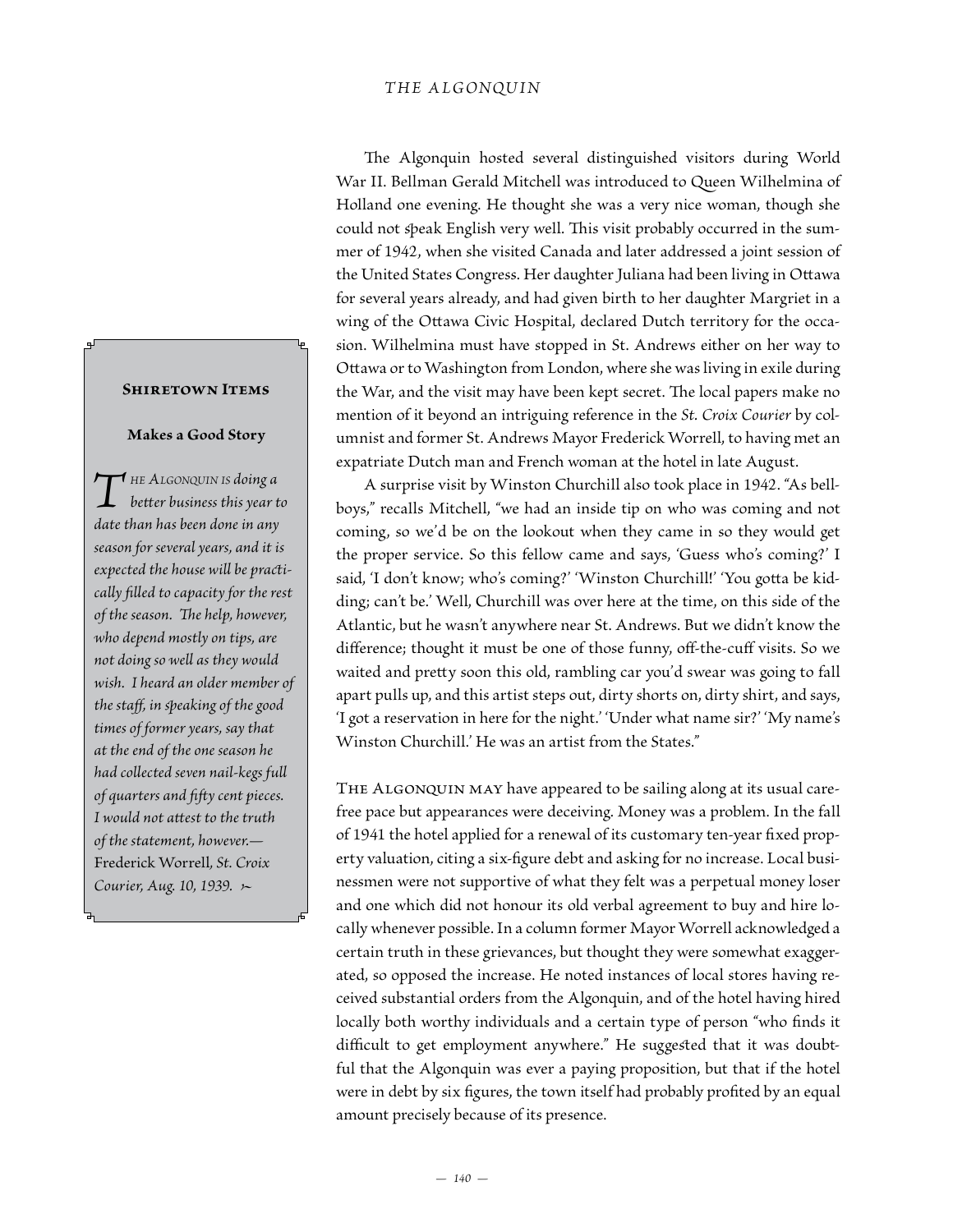The town also had problems with the exclusive nature of the Algonquin's swimming beach at Katy's Cove. At this time guests at the other tourist accommodations in town had no access to a public swimming beach. The town had no money to build one and the Algonquin had no inclination to open its facilities to anyone other than its own guests. It was pointed out that for this reason many town visitors left who might have stayed longer, and many chose not stay at all.

A little backroom negotiation seems to have produced a compromise on both issues. In October 1941 it was reported that the town council would recommend the fixed tax valuation and the Algonquin would lease shore privileges at Katy's Cove to the town for ten years at one dollar per year. The shorefront would be a full block in length and would be located at the end of the cove closest to King Street. In the spring of the next year the Legislature approved a five-year valuation. The town was relieved. Worrell noted that the closing of the hotel, which would have followed most certainly upon a failure to renew the fixed valuation, would have been considered an unqualified catastrophe by ninety-nine percent of the town's population.

NEVERTHELESS THE HOTEL did close, though for a different reason. It stayed closed for the summers of 1943, 1944 and 1945 because of the war. While the CPR's city hotels did a booming business during the war, the seasonal resorts across Canada were shut down. The closing of the Algonquin did not seem to have precipitated a calamity. Doubtless there were hardships such as rationing and an inventive stream of " just as good" recipes like potato water cocktail and sundry flour substitutes. But while there may have been less spin-off business for the town, there was more business for the Algonquin's competition. The golf course remained open, too, and the cottagers pitched in significantly, as they had done during World War I, in various fundraising activities. So the effect was muted.

The Casino, with its own heating system that could be easily fired up for small events, remained open during the war and wartime fundraisers were held there. There was one for bombed-out children in 1941, card parties and dances for the District Nurses' Fund. One memorable performance was held for the Charlotte County Children's Aid Society in the summer of 1944 by the St. Andrews Canadian Women's Club. Titled "Glimpses of Life," it featured the English actor George Dickson-Kenwin, who specialized in famous characters from history and Shakespeare, such as Cardinal Wolsey and Falstaff. He interspersed his routine with short humorous sketches and included various common sounds, such as planing and sawing wood, in his performance. He also included one sound almost forgotten in wartime, that of the drawing of a wine cork.

Because of the war, the Casino became somewhat less exclusive. High

#### **Shiretown Items**

#### **Another Improvement**

*Avery generous and much cently been received from Miss appreciated gift has re-Olive Hosmer, a smooth-running a commodious Lincoln automobile which Miss Hosmer has used during the past few summers here, has been turned over to the fire department to be converted into an A. R. P. service wagon. A body is being constructed with angle iron and Douglas fir plywood, the work being done in a serviceable and attractive manner by Joseph Meers, caretaker at the fire hall. In the center is a place to carry the small pumpers; an attachment at the rear to trail the large pumper; neat enclosed compartments at the side to carry 3500 feet of hose. It is a job of which both the town and the donor may well be proud.—*St. Croix Courier, *Jan. 14, 1943. •*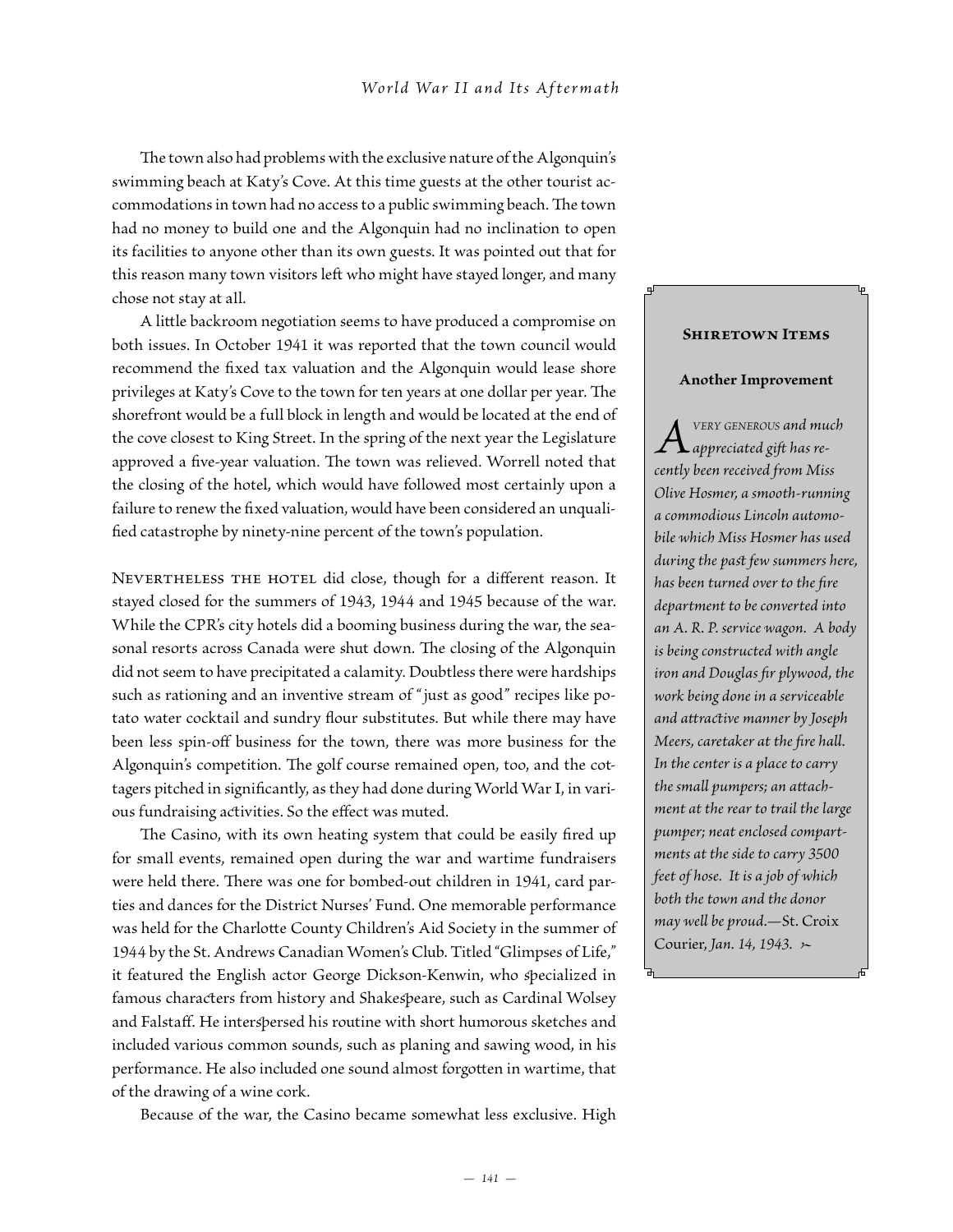## *THE ALGONQUIN*

school graduation exercises were held there in the 1940s. Hitherto, the only time the Casino had opened for a public dance of any sort was for the King's Coronation in 1937 when "Biscuit" Gillman provided the music and first prize was a combination radio-grandfather clock, valued at fifty dollars. The Casino also played host to dances for Commonwealth air force officers from the airbase at nearby Pennfield and for soldiers from Camp Utopia.

> Marguerite Shaughnessy, daughter of Sir Thomas, organized many of these events, and local people were allowed to come and dance with the boys in uniform.

> Meanwhile the hotel sat in darkness. Then, early in February of 1946, the front door creaked open and a crew of young men peered tentatively inside to inspect the damage. They had arrived quite early to open and clean up the hotel because they needed more time than usual. After having sat unheated and unattended in freeze-thaw conditions for three years, the building was feared to be, and was in fact, a huge mess. One of the crew was a young bellman, Eugene "Cuddy" O'Brien of St. Stephen. O'Brien had started his career in the hotel business in 1939 as a pin boy in the Casino, then moved up to bellman until the hotel closed in 1942, when he was transferred to the Royal York. When he came back to the

Algonquin after the War, he remembers that the paint, and almost everything else, "was just hanging." A lot of money and elbow grease was expended in pasting the "old girl" back into shape, he recalls. It took about four months.

IN A SHORT time the Algonquin and the town had resumed their former gaiety. The Cadillacs and guests would arrive by train, and the porter would be at the station with his list of guests to be transported up to the hotel. Increasingly, McQuoid's Taxi Service dispatched its drivers to McAdam or Bangor to pick up those who preferred to cut train travel as much as possible. The back corridors of the Algonquin were once again lined with the steamer trunks of vacationers who came to stay the entire summer. A memorable visitor to the hotel in the 1940s and 1950s was W.L. (Lum) Clark, Editor-in-Chief of the *Windsor Daily Star*. He always travelled with Mrs. Herman, the owner. The story went that he used to date her daughter, and that before the daughter died she had Clark promise that he would take care of her mother. "They'd come every summer," recalls O'Brien, "and he'd ship his great big Cadillac down from Windsor. And he'd write to me. He'd send his great big wardrobes down, two of them, one for him and one for her. And she always brought her sister, and they had the same rooms, 353 and 355 up on the third floor overlooking the putting green. So I would see that they were comfortable. I'd go upstairs and open up their wardrobes. That was a twenty dollar



*Eugene "Cuddy" O'Brien with Cleveland Mitchell on the Casino*  steps, 1942. CUDDY O'BRIEN

*•*